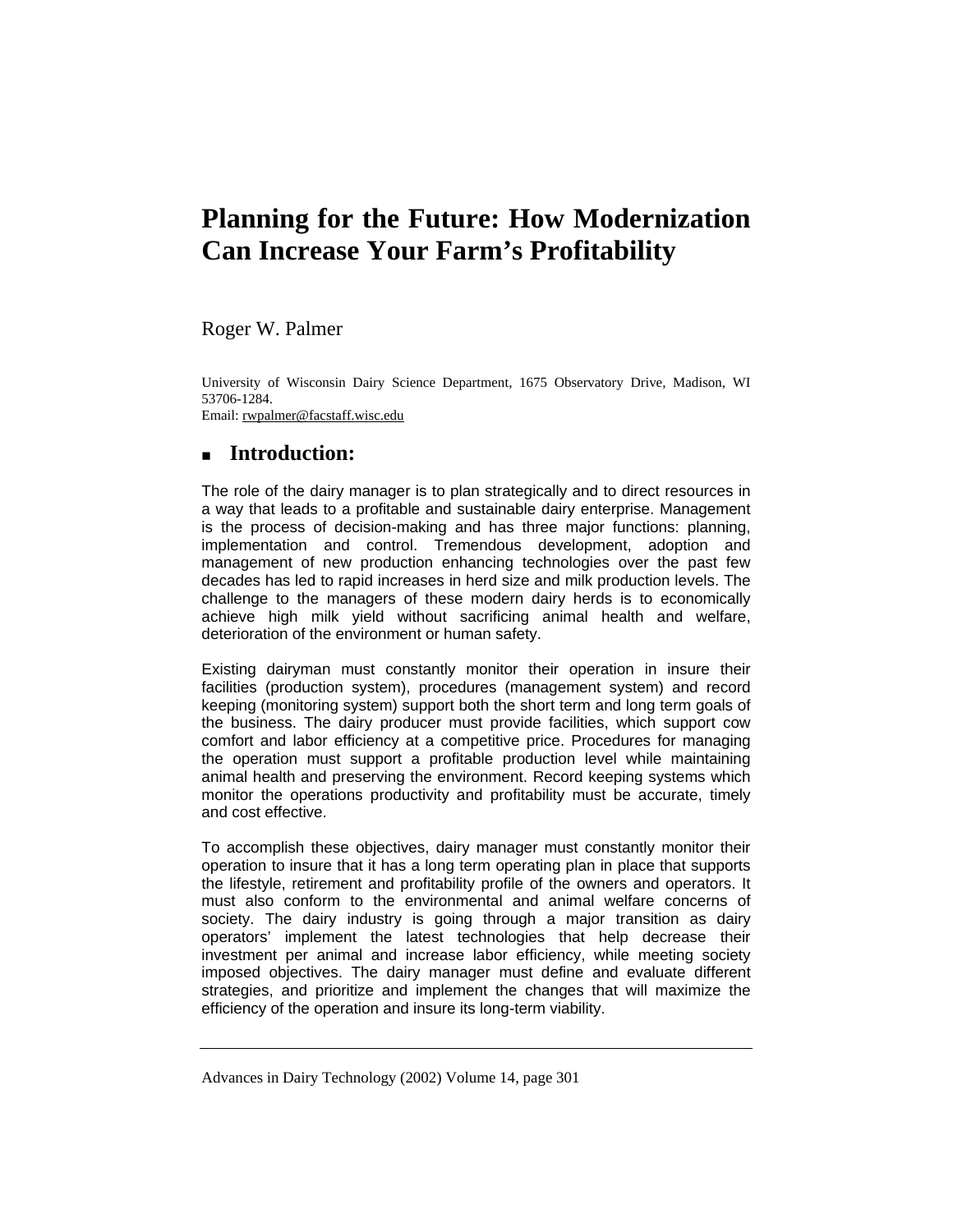# **How to Evaluate and Affect Changes to Existing Dairy Systems:**

When the dairy manager is considering a change to an existing operation, the following steps are recommended. The manager's thoughts and planning should be organized so as to answer the following questions:

- \* Where are we today?
- \* Where do we want to go?
- $\blacktriangleright$  Which strategy is the best to achieve this?
- How to implement this strategy?
- How to monitor the process to insure we're on track?

# **Where Are We Today? - Evaluation of Current Operation.**

To evaluate what strategy is best for an individual dairy, a sound understanding of the operations current status is very important. A review of the following areas can provide this information:

#### **Production performance.**

DHI records, computerized herd production records and milk shipment receipts should be reviewed to determine information relating to the quality and quantity of milk produced. Milk shipment receipts indicate the level and variability of milk production and somatic level of the herd, but the number of cows milked each day must be retrieved from other sources if the production per cow (tank average) is desired. Knowing the average days-in-milk of the herd and individual groups of animals is valuable for identifying herd management problems relating to nutrition, breeding, etc. Somatic cell count levels provides insight into the herds overall udder health. A review of the herds calving patterns and culling rate can help explain herd production level changes. A high culling rate can be an indicator of poor herd health or aggressive culling to achieve a high milk output per milking animal. Reviewing the level and variability of milk production, somatic cell count, days-in-milk and culling rate will help identify the herd's status and management consistency.

#### **Current Financial Performance.**

Every farm seems to have a different method of keeping their financial records. It is very important to get a feeling for the profitability, liquidity, and solvency of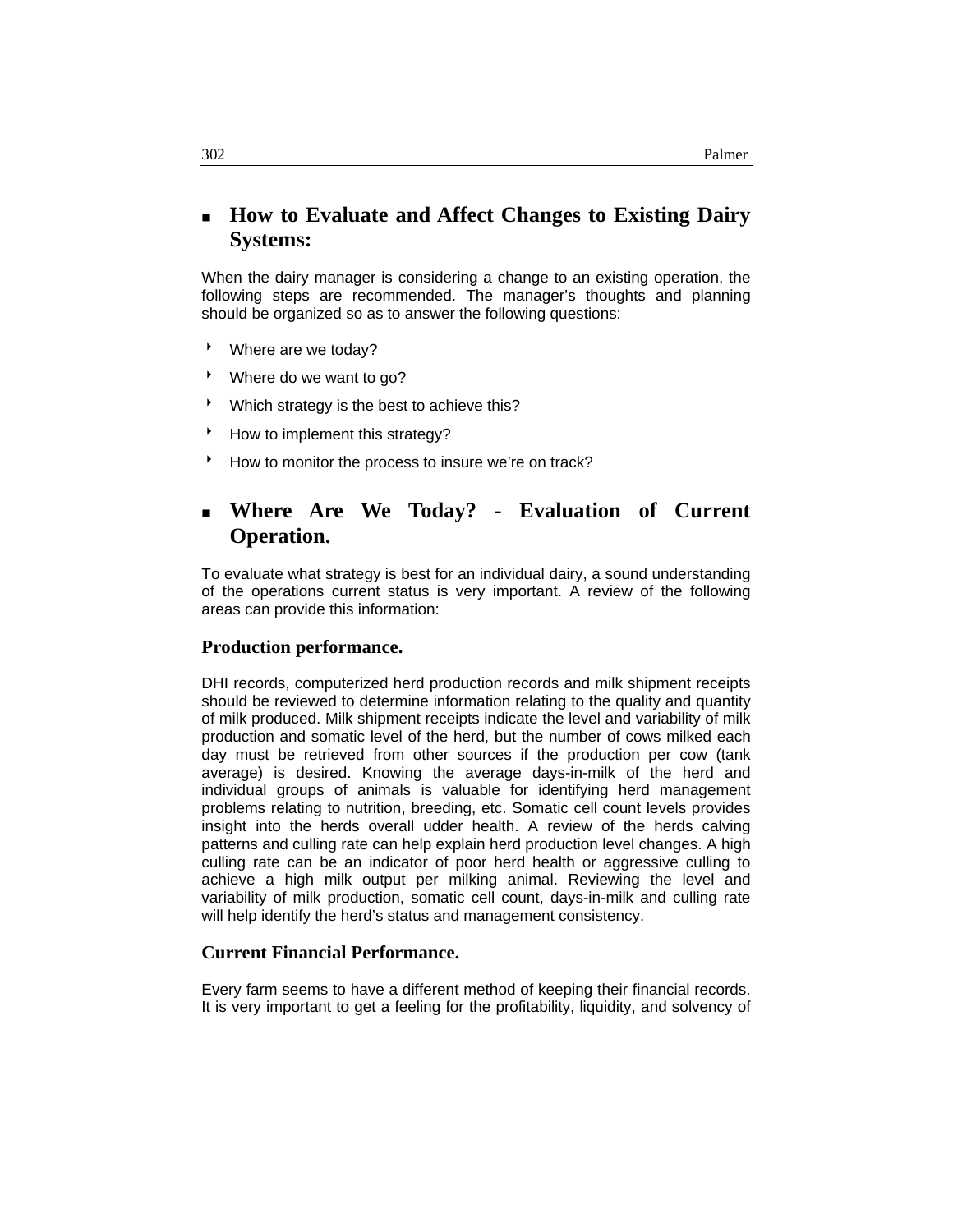the operation. Indictors of profitability such as net farm income, return on assets, and return on investment can be found or calculated from values on the farms income statement. These profitability measures indicate the level of returns to the owners for their investments. These values should be reviewed knowing the relative price of milk, feed and other relevant variables at the time and the question should be asked "how good was this operations profitability considering the time period being evaluated?" Liquidity measures based on the operations current expected income and expense indicates the operations short-term financial situation. A large amount of accounts payable should be a warning flag that the operation is currently experiencing some cash flow problems. Solvency measures, such as debt per cow, total net worth and percent equity, can be found on the balance sheet and indicate the long-term financial strength of the operation. Knowing these values, a quick calculation will reveal the borrowing power of the operation because lenders normally want a dairy operation to have a maximum debt per cow of \$3000-3500 (\$4800-5600 Canadian) and a minimum equity position of 35-50% after any major change.

#### **Growth of Assets and Equity over Time.**

A quick review of the operations balance sheets for the past few years will indicate the growth and financial strength of the business over time. A consistent increase in total assets is a good indicator of the business's growth and a consistent increase in the operations net worth is an indicator of the operations profitability over time. Operations, which can demonstrate these traits, often are viewed positively by lenders, investors and suppliers.

#### **History of Animal Health Problems.**

Review of the dairy's veterinarian bills and health records can give insight into the animal comfort and animal management status of the operation. Knowing the average percent of the herd having ketosis, displaced abomasums, etc. can help identify the possible causes. If sever health related problems are suspected, a review of current vaccination and treatment protocols should be considered.

#### **Amount And Quality Of Records.**

As operations increase in size or production intensity, the need for good records increases. The advent of low cost personal computers and software programs makes this task easier than in the past. Both financial and production record keeping systems are needed. Manual records can provide the information needed to the producer and his support staff, but analysis of records is much more difficult than when a computer is used.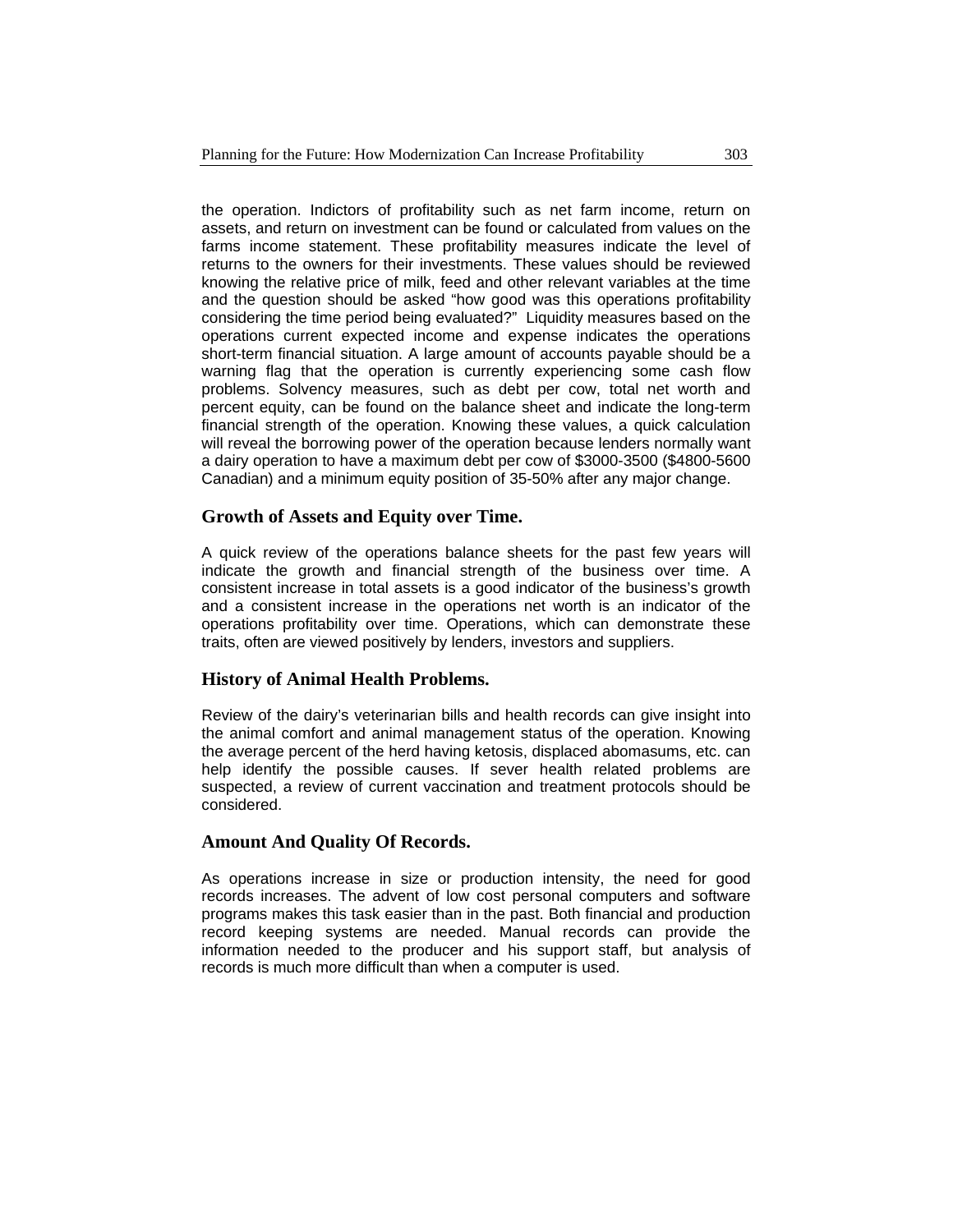# **Efficiency of the Operation.**

The efficiency of the operation is often based on measures of labor efficiency and profitability. Milk per worker, where worker numbers are calculated using full-time-equivalents (FTE) of 50-55 hours per week, is often used. Current dairy operators are encouraged to achieve a million pounds of milk per FTE per year and some of the more efficient modern dairies surpass this measure by a large amount. Cost per hundred pounds of milk sold is another common measure and reflects the operations efficiency of production. Net returns per cow standardizes the profitability of the operation on a per cow basis and should be looked at in combination with total net returns to insure there are sufficient dollars to cover family living expenses, etc.

## **Efficiency of Different Components of Existing System.**

A dairy operation can be evaluated by the activities performed. What is the relative efficiency of the milking, feeding, animal handling, cropping, etc. activities? The biggest labor component of a dairy is milking. Determine the number of people involved with this process and how long it normally takes. From these values the number of cows per worker hour should be calculated and compared to industry norms. Tie-stall barns have been shown to average 30-35 cows per milker hour, whereas large automated parlors can achieve 100 or more

## **Analysis of Enterprises.**

Dairy farms differ significantly in their level of specialization, from having only the single enterprise (milk cows), to several enterprises (milk cows, heifers, crops, steers, etc.). In order to make a judgment as to the best strategy for an existing operation, the relative profitability of each enterprise should be known. Although separation of costs by enterprise is often difficult, it is worth trying to estimate these values in a effort to get a basis for determining the best utilization of existing assets

## **Feed Quality, Inventory and Handling Practices.**

High quality forage is a key ingredient for a high producing profitable dairy. Taking time to visually inspect the dairy's feedstuffs, feed storage facilities and handling practices is very important. After inspecting these items, ration balancing reports and feedstuff analysis reports should be reviewed to determine if the feedstuffs are of sufficient quality and that rations for different animal management groups are reasonable for meeting their nutrient needs.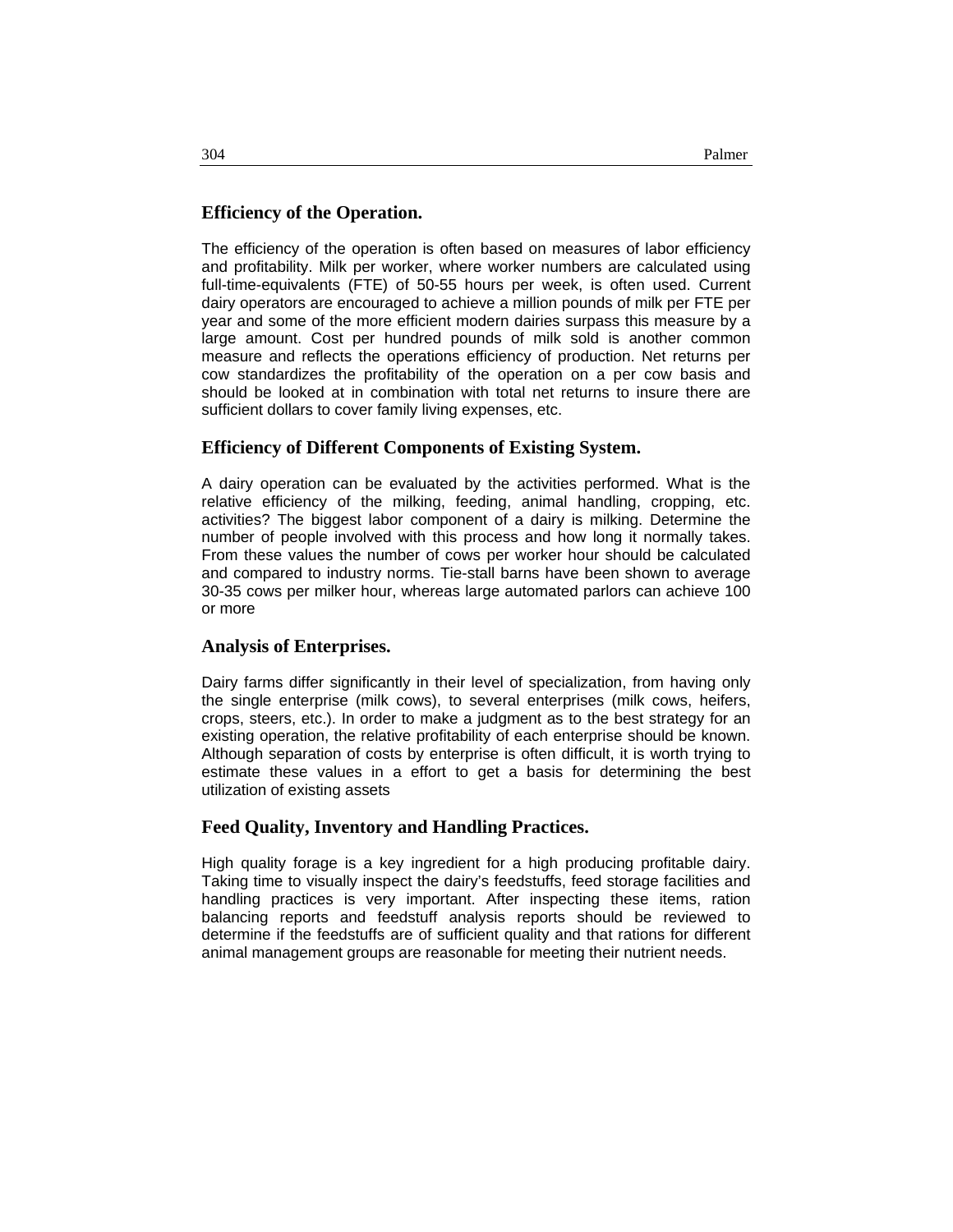### **Identification of Operating Weaknesses.**

All of the above mentioned observations should be consolidated and a list of the weakest elements in the overall operation generated. This listing should be one input in the goal setting exercise that will come later.

#### **Evaluation of Facilities.**

Since the facilities are such a key element in the effectiveness of an operation, a significant amount of time and effort should be spent evaluating the current facility to determine their future value and use.

#### **Current and Future Capacity.**

What is the current capacity and potential capacity of the facility. Each housing, milking and other potentially useful facility (machine sheds, hog barns, etc.) should be evaluated. Often existing building can be converted to freestall housing by opening sidewalls, plus adding or changing feeding and resting areas. The ability to overstock facilities should be evaluated and can be influenced by ventilation, feed space, milking capacity and animal handling capabilities.

#### **Physical Condition, Repairability, Expandability, Modifiability.**

When existing facilities are evaluated attention should be paid to the structural aspect of the buildings. What is the condition of concrete floors, frame structure and roofs? Determining the best use for the structure depends on its size, location and condition. If barns of pole construction are to be used, the location and spacing of poles is important in deciding on the best use of the structure. If retro-fitting of an existing facility is contemplated, the owner should consider retro-fitting costs, useful life of the building and usefulness of it compared to a new structure. Experience has shown that retro-fitting of existing buildings is often more costly than originally estimated and that performance is less.

#### **Growth Potential.**

If an existing operation is to be expanded, its site is one of the most important considerations. If this site does not support the long-term growth anticipated by the owner, then a new site should seriously be considered. Some people in the past have built a new facility at the old farmstead knowing that there was no future growth potential. The logic used was that it would be used later for dry cows or heifers. Although, this may make sense in some instances, too often it results in inefficient use of resources and delays the move to a better site and the profits associated with it.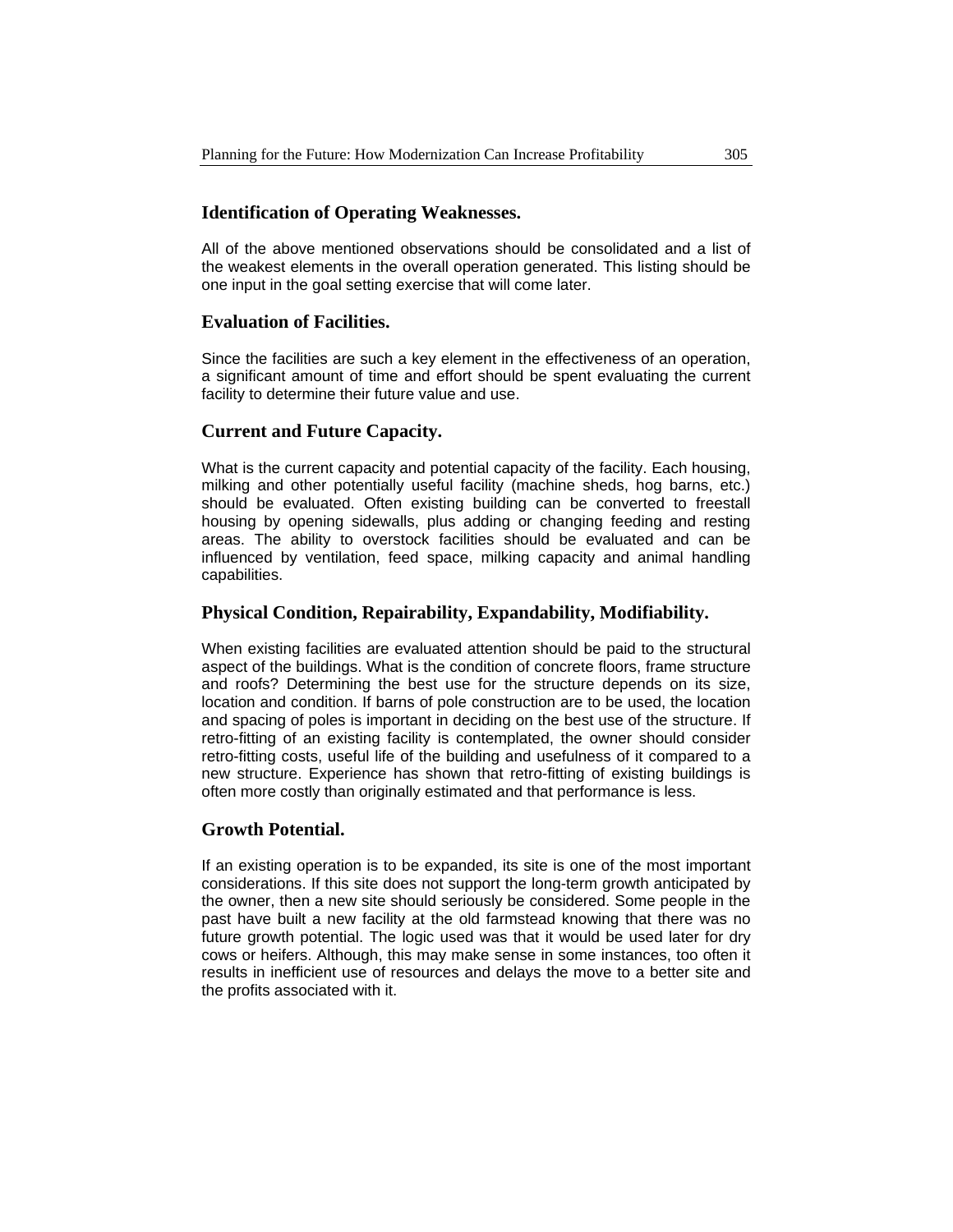## **Ability to Group Animals by Reproductive Status and/or Nutritional Needs.**

Does the existing facility currently or could it be modified to efficiently allow cows to be housed, managed and milked according to their production, health and reproductive status? As production levels of herds increase, it becomes more important to be able to house and handle far-off dry, pre-calving dry, maternity cows, post-calving cows, sick cows and milking cows separately.

#### **Labor Efficiency of the Facilities.**

What are the labor requirements of existing facilities and any proposed modifications. Initial cost should be combined with on going labor costs to arrive at an annualized cost per cow for any changes proposed.

#### **Cow Comfort of the Facilities.**

Cow comfort is a key element leading to high production of a dairy herd. Currently several herds in the U.S. have Rolling Herd Averages for milk in excess of 30,000 pounds per year. This coupled with the increases in genetic, nutritional and production enhancement technologies, that are being developed, will lead to higher herd production levels over the lifetime of the facilities being contemplated. The importance of and impact of facility choices on cow comfort makes it a critical area in the expansion decision process.

#### **Worker Comfort and Safety.**

A key objective of most dairy farms is to provide a comfortable and safe set of working conditions for the owner(s), family members and employees. Large labor turnover rates and family member leaving the farm are the results of not providing a desirable working environment.

#### **Feed Storage and Handling System.**

The type of feed storage needed for large and small herd sizes are quiet different. Upright silos make sense for small operations, whereas flat feed storage makes sense as herd sizes increase. As herd sizes grow, it becomes a real challenge to determine when and how to use existing feed storage systems. Total Mixed Rations (TMR) have proven to be beneficial for herds of all sizes, but often are not used on small farm because of the cost of equipment. Larger herds use portable TMR mixers to mix and deliver feed to individual groups of animals. Any new or modification of existing facilities should consider using TMR's and this method of feed delivery.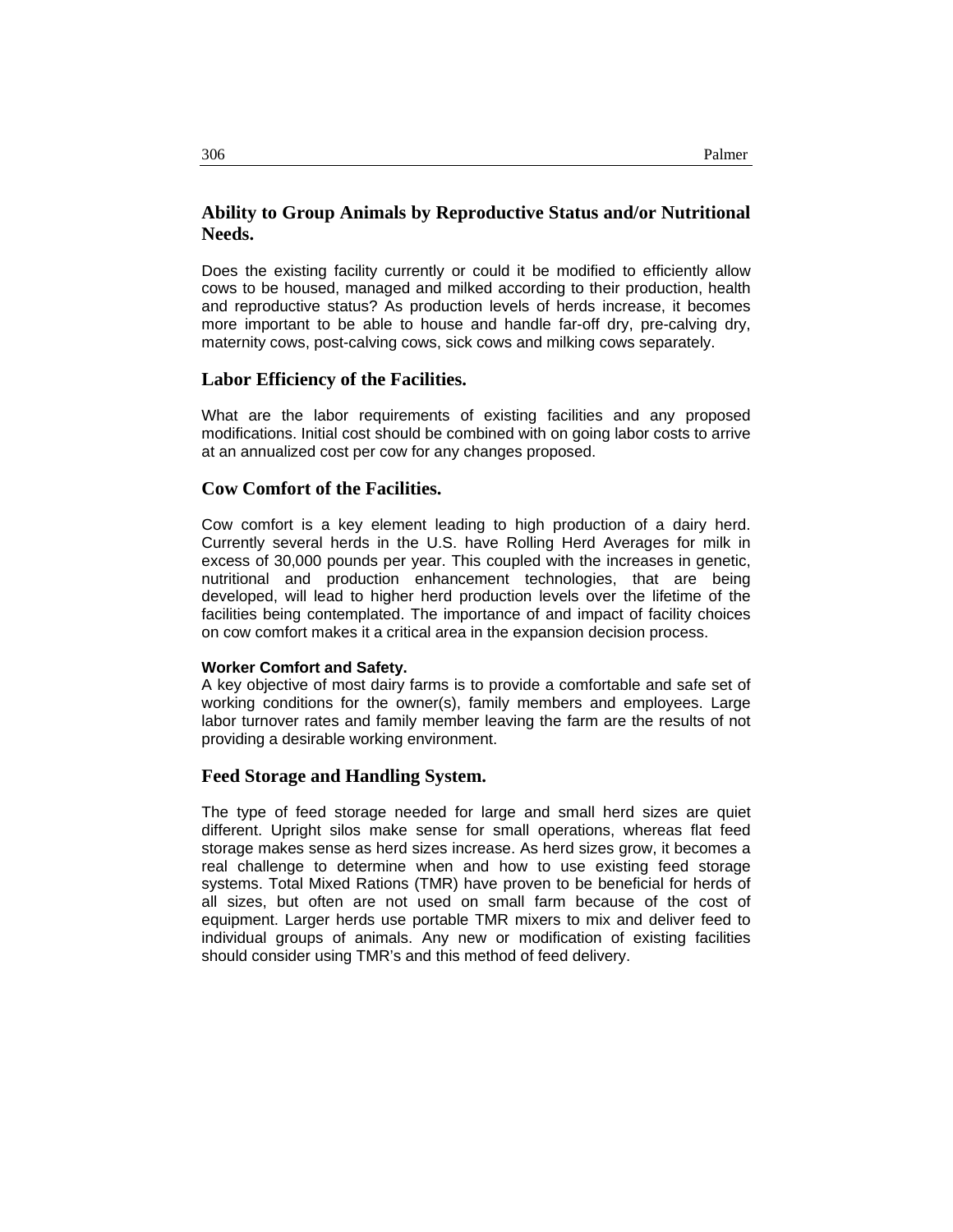### **Manure Management System.**

What type of manure storage system currently exists, what is its location, capacity and is it approved according to current zoning rules and regulations? These are some of the key questions that must be asked. Will this system be usable for all or part of the operations manure storage needs, and if so, for how long?

#### **Evaluation of Equipment.**

When evaluating existing equipment, the age, condition and usefulness are important aspects to determine. Expanding herds in the past have attempted to "get by" with existing equipment. This has often led to poor quality feeds because the equipment either breaks down with the excessive use or insufficient harvesting capacity has resulted in delayed harvesting.

#### **Evaluation of Land Resources.**

The ultimate size of a dairy operation is limited by it's ability to procure forage and to dispose of manure. When making a major investment in a dairy, the amount of land owned, rented and expected to be available in the future must be considered. The current nutrient loading of the land should be determined so animal numbers are balanced with the ability to dispose of the manure nutrients. The productivity of land should also be considered because highly productive land is normally more profitable in the long term. Another aspect of long term planning of a dairy is the relative cost of land ownership versus rental costs. The decision of ownership versus rental of land is complicated by the risks associated renting, the potential inflation possibilities with ownership and the expected current returns from an investment in land versus other dairy related assets.

#### **Evaluation of Animals.**

When a dairy herd is being evaluated, both the herd's genetic level and animal condition should be considered. Different breeds of cattle have different abilities for milk and component production. The level of artificial insemination, participation in breed development programs and the owners sire selection philosophy can give an indication of the genetic potential of the herd. For AI bred herds on DHI, processing centers summarize the genetic level of animal groups to show the genetic trends within the herd. Visual inspection of the animals for cleanliness, body condition, size and health problems (feet, legs, udders, etc.) can give an indication of the manager's animal management skills.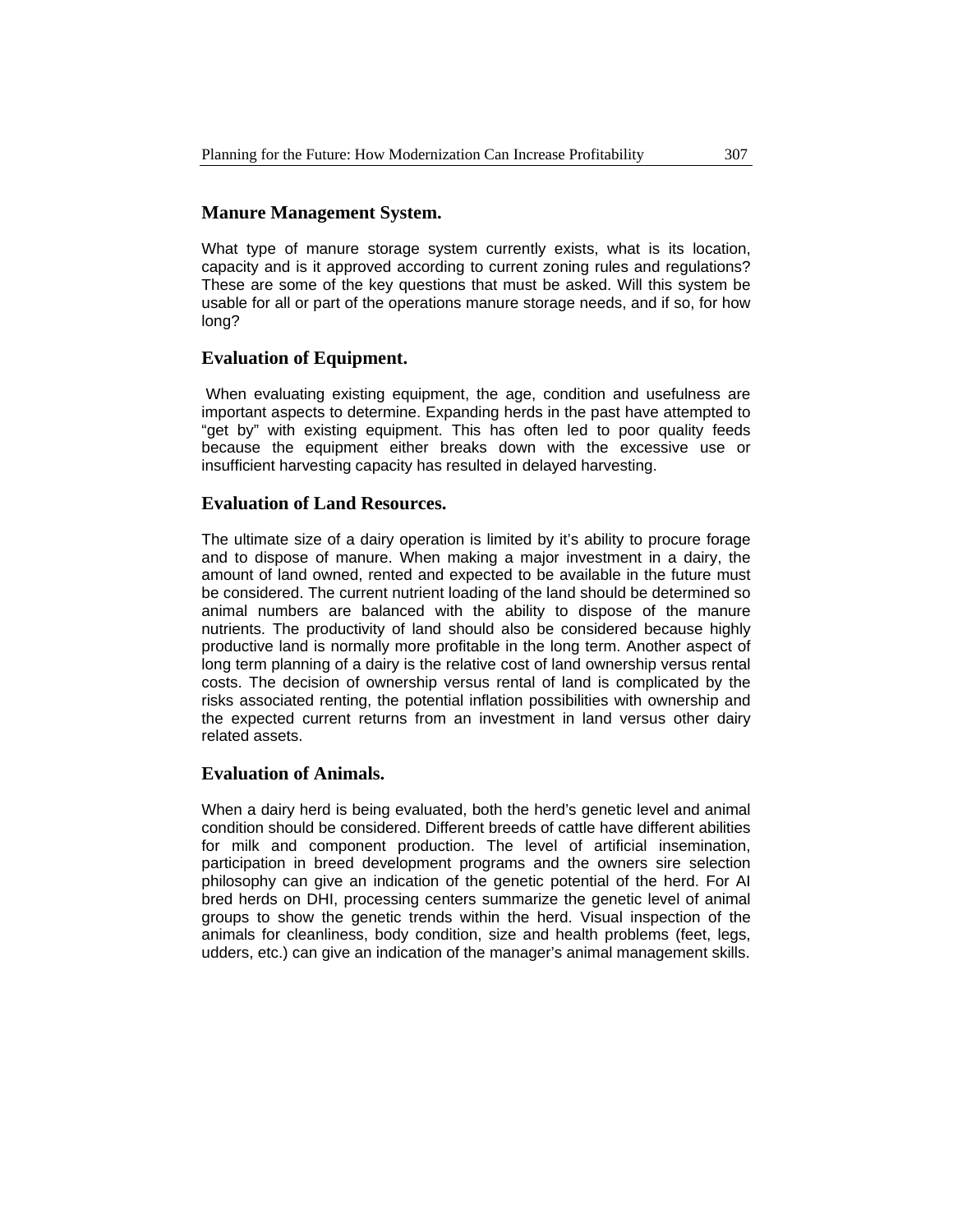#### **Evaluation of Current Labor Force.**

This process starts by asking how many family members and hired workers currently are or want to be involved with the operation. The age, interests, skills and compensation needs of each member of this existing labor pool should be defined. One of the objects of the planning process is to create an operation large enough to fully utilize the skills and interests of these workers and to cover their income needs. Next an analysis of the local area, to determine the potential for additional employees and what compensation is being offered by other industries competition for that labor supply, should be done.

#### **Evaluation of Management.**

This is one of the most critical aspects of the evaluation process because, first and foremost, a dairy operation is a business and must be run by competent management. Several things can be observed that help identify the capability of the existing management team. Looking at the physical appearance of the operation, it's neatness, level of maintenance and any evidence of obvious waste can be warning flags. Asking questions, while talking with existing management, is useful to determine their ability to organize, set prioritizes and direct activities. Asking about what has been done and why can help identify a manager's decision-making ability, level of industry awareness and motivation. A successful dairy manager must have the skills to work with people. Asking managers about the amount of experience with hired help and their past experiences is useful for identifying their interest and prior success in this area. What is the manager's personality type, an introvert who like to work alone or an extrovert who likes to work with people? Does the manager have the interest in interacting with employees, sales and support people? Since record keeping is such an important part of the management process it is extremely important to determine the mangers experience and interest in record keeping and records analysis. Knowing why records are kept and how to use them for decision making is extremely important. Asking question about key herd health, production and reproduction values for the herd will indicate the manages understanding of production record keeping. Asking questions relating to key economic measures, which need to be maintained and monitored, can indicate an understanding of the manger's competency with financial records. Asking the manager questions about the actions to take, if production or financial parameters vary from expected values, can demonstrate how the manager can use the information supplied by a good record keeping system.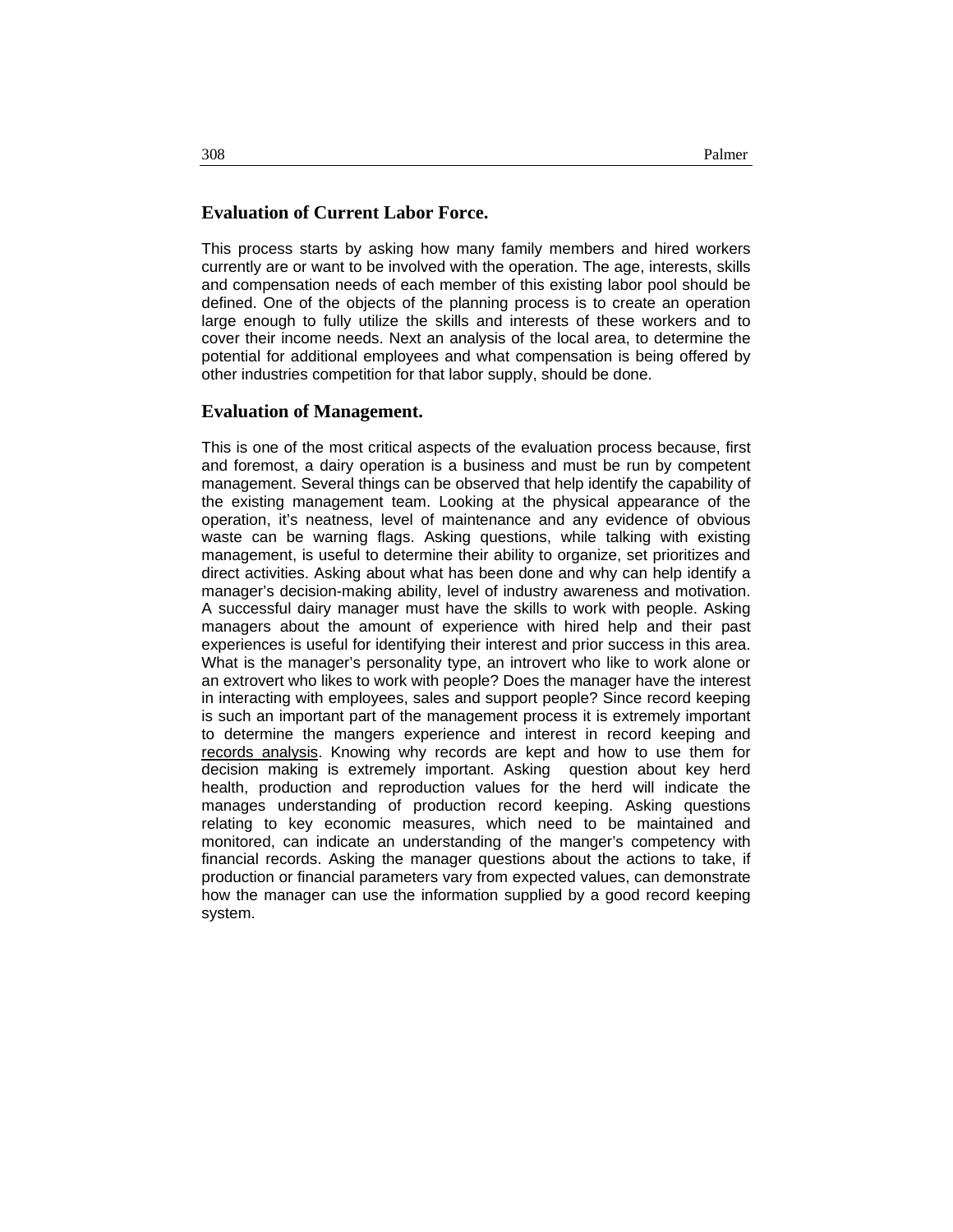# **Where Do We Want To Go?**

The planning process should always start with an evaluation of the dairy industry. The planner should attempt to match the goals of the dairy operation with the perceived current and future structure and needs of the dairy industry. The idea should be to "skate to where the puke will be, not where it is now."

Planning by its nature should start with the goals of its owners, their families and employees. Participants in the planning process should consider both personal and business goals for both the long term and short term. Each person involved should take time to define a comprehensive list of his or her personal goals and the goals for the business. This should be done independently of other people. The planning process should consider each member's desires and the business goals developed should support, compliment, and not violate the personal goals of the individuals involved. The resulting goals should follow the "S.M.A.R.T. " format, i.e. they should be Specific, Measurable, Attainable, Relevant and Time related. The resulting goals should be documented and made available to everyone involved with the operation.

Another critical part of the planning process is determining the long-term potential size and level of specialization of the operation. The size of the operation short-term should cover the current income needs of the owners and family members, whereas, the long-term plan should be flexible and allow for potential changes. The plans developed should strive to fully utilize assets owned. As an example, if a producer plans to build a sixteen-stall milking parlor and milk the dairy herd three times per day, then normally it would support a herd of about 500 cows if the parlor is operated at full capacity. Based on this fact, all the planning associated with this decision should allow for this herd size in the future. The site selected should be of sufficient size and facilities constructed should reserve space for future housing, feed storage and manure storage needs of a herd of this size. Evaluation of the operations past performance, financial status and availability of custom operators should be used to determine the correct mixture of enterprises. In the past many operations had milking herd, heifer, steer and/or crop enterprises, but specializing currently offers some advantages to more fully utilize assets and management skills.

The plan that is developed during this planning process needs to be a road map of how management expects the operation to change over time to meet the long-term goals of the owner(s). Defining the different phases of growth and the assets to deploy at each step is important and should be planned within the limiting factors associated with the operation. The most important long-term limiting factors relate to the availability of inputs (feed, water, labor, etc.), waste disposal (manure, etc.), support (local infrastructure), marketing of outputs, external factors (urbanization, neighbors, etc.) and the long-term growth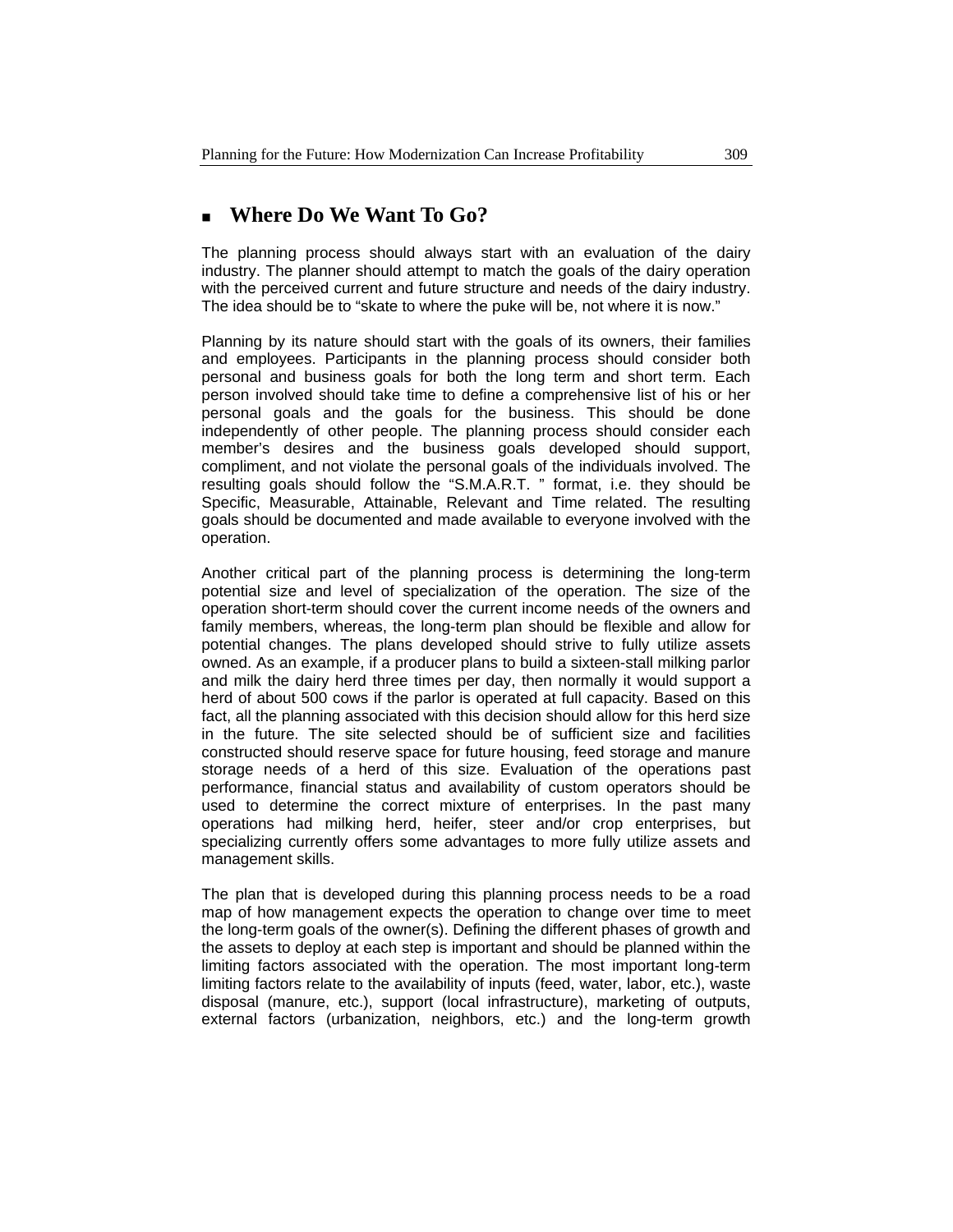potential of the site. Short-term limiting factors relate more to the physical and financial status of the resources controlled by the current operation. The long term expected size of the operation should be based on the availability of feed for the animals. If crops will be raised locally an estimate of the amount of feed and competition for it should be considered. Manure and nutrient management must be considered and planned for. Where will the wastes go and what will be the associated costs? Is there sufficient amount of quality water available at a reasonable cost? What is the long-term trend for land use at the operations current location? Is there, or will there be long term, problems with neighbors? What is the current and future potential for a local infrastructure needed to operate a modern dairy? What are the marketing advantages and/or risks of the operation's location? Answering these questions and any other questions relating to the long-term viability of the operation, limitations and feasibility of the plan should be considered at this point and form the basis for plans made.

#### **Which Strategy is the Best to Achieve This?**

After conducting a through evaluation of your operation and defined what you want to accomplish, it's time to look at the different routes or strategies that can be pursued to get there. This is the time to visit farms, talk with dairy producers and suppliers and to hire consultants. Remember that "direction is more important than speed", i.e. the size of the step is not as critical as knowing the correct direction to go. Don't be in a hurry to get through this decision-making phase, often a year or two of planning is time well spent, since the investment you make will have long-term impact. Don't be to quick to judge alternatives at this time, but add them to the list of approaches or strategies that could be pursued.

After investigating the different options collected at this phase, it's time to collect general costs and returns expected for each option. If you have not already hired a consultant, it would be good to consider doing it. A good consultant can help: 1) identify and locate information needed for making a decision; 2) evaluate and interpret information and proposed impacts; and 3) add a different perspective when making decisions. Recommendations from local dairy producers, suppliers and county extension personnel should help in finding such a consultant.

At this time, the operation's decision-makers and support staff should conduct a feasibility analysis for each potential strategy. Some potential strategies will be eliminated quickly for obvious reasons, but hopefully a few will remain that need to be evaluated in depth. This process starts with the collection of inputs required and outputs expected, i.e. the amount and cost of inputs and outputs. Once this has been accomplished, financial projections need to be made using realistic values. It is important to use accurate estimates for these financial projections to get a true picture of what financial returns can be expected. A sensitivity analysis should also be produced for each analysis, to determine the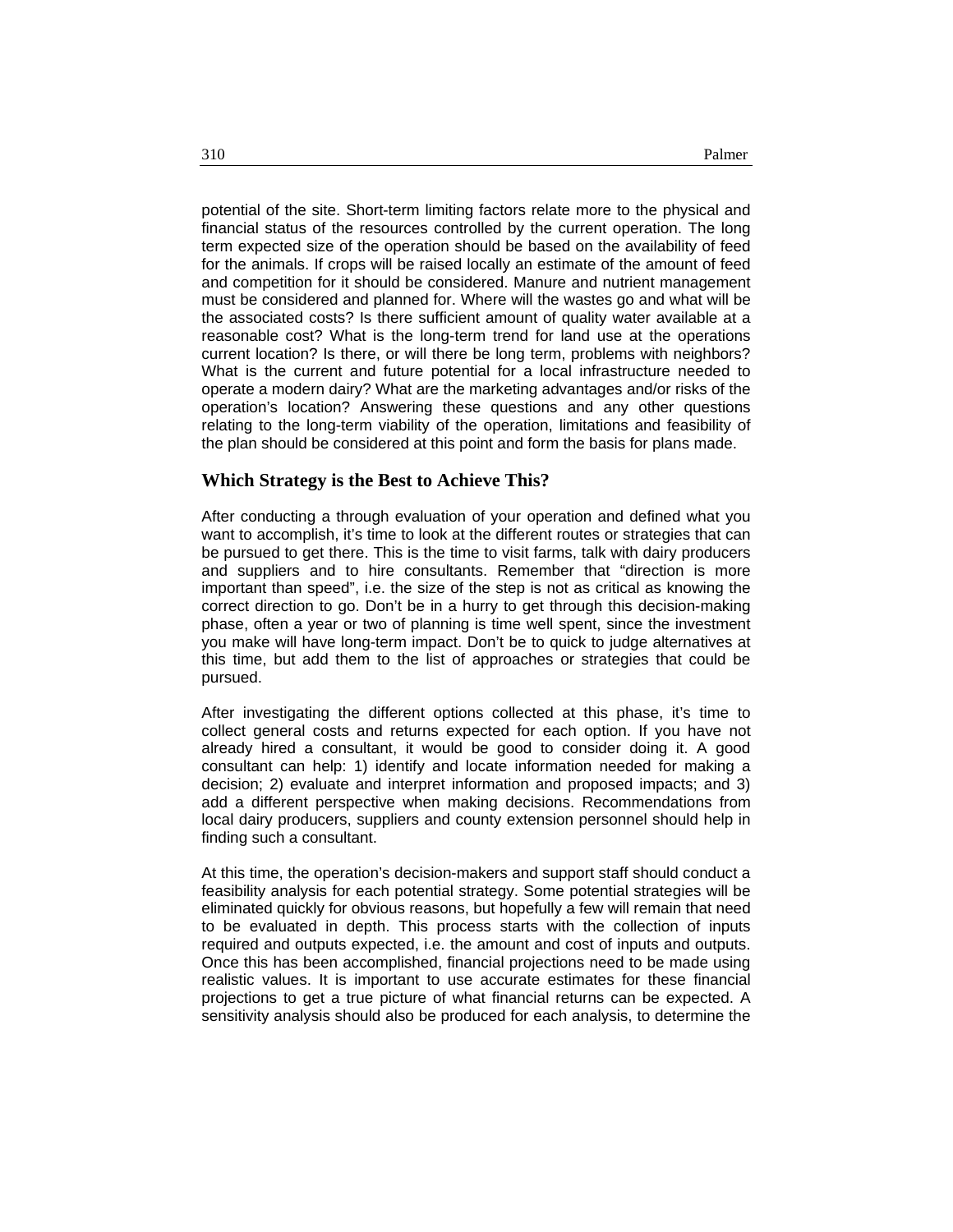associate risk, by varying key decision values and observing their impact. Yearly financial projections should be done to estimate the effects on cash flows and the financial status of the operation for five to seven years into the future. Monthly projections should be done for the first three years to help identify any times where cash flow supplementation will be required. After generating financial projections and sensitivity analysis, each remaining strategy should be evaluated to determine how it fits the goals of the owner(s) and operators. A critical part of this process will be the identification of the perceived advantages and risks associated with each choice. During this process, decision-makers must consider 1) legal, environmental and government risks; 2) physical output risks; 3) input price risks; 4) output price risks; and 5) human resource risks to determine the potential effects of each on the operation. The final decision should be discussed and agreed to by all participants so there is no misunderstanding or dissention in the future.

# **How to Implement This Strategy?**

Once the decision is made, on what strategy will be pursued, efforts need to be focused on development of an action plan and writing a business plan which defines what, when and why things will be done. This business plan should identify important milestones, dates and the people responsible for them. It must explain the proposed changes to their facilities, procedures and record keeping systems that will support the selected strategy.

This business plan should start with an index of what is included in the document and an executive summary which states in general terms what you plan to do, how you plan to do it and explanation of why lenders and/or investors should help you make it happen.

A description of your business's current and proposed future legal entity should be included to show lenders and investors any types of legal entanglements that may exist. This document should attempt to answer the following questions:

- $\bullet$  What is the legal form(s) of the business?
- What arrangements are there for dissolution of the business?
- What is the ownership of the assets used in the business?
- What lease and rental obligations exist?
- What life leases or trusts exist?
- How wills or other estate plans may affect the business?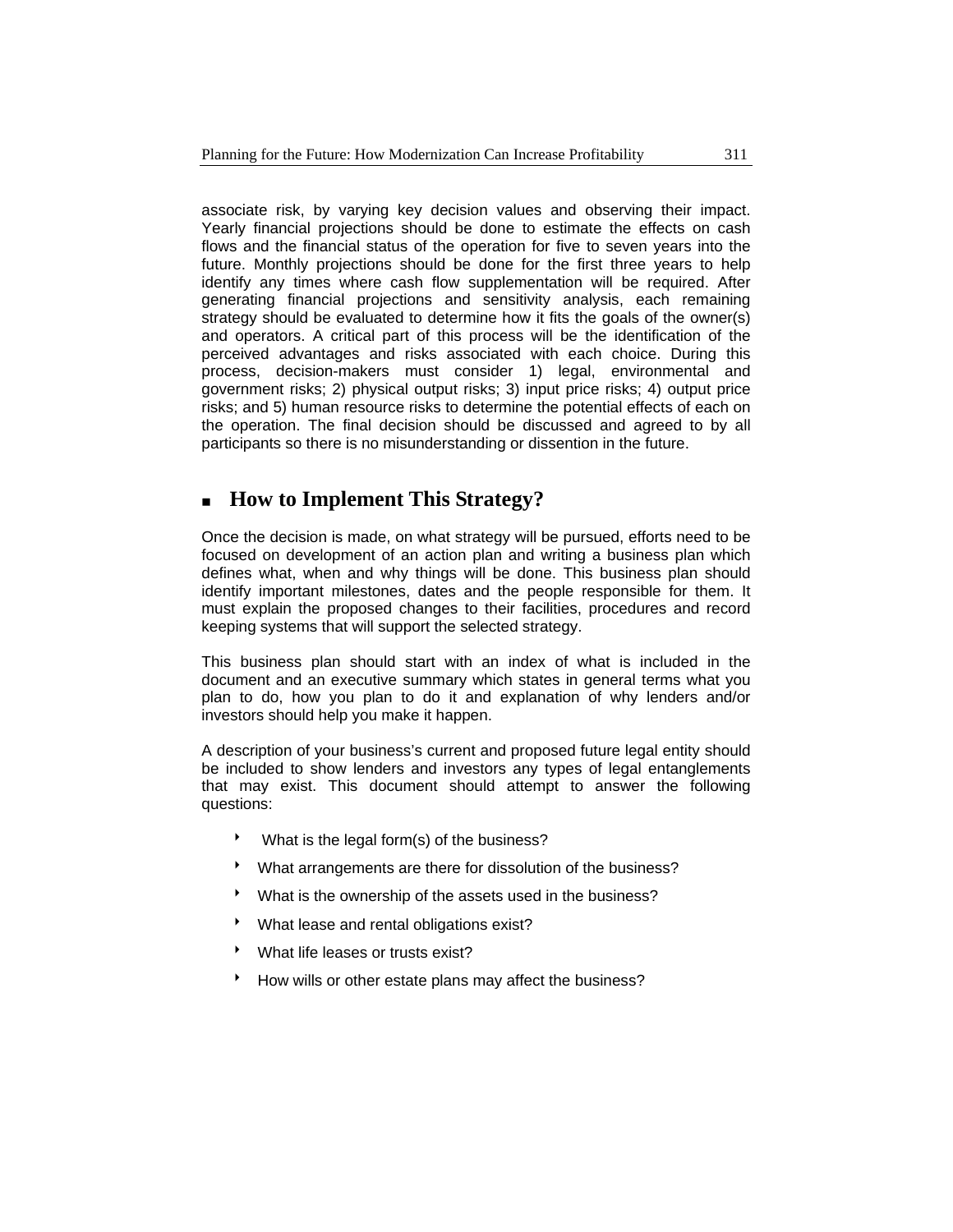Many farm businesses use real estate, machinery and livestock owned by a combination of other people and/or organizations through different legal entities. If this is your situation you need to define, who owns what? What obligations does that involve? Are there leases and other contracts?

To explain what facility changes are planned, before and after site plans should be created and included in the business plan document. It should show all proposed changes to the existing facility. A listing of all land, buildings, equipment and services needed for the project should be provided with copies of any written estimates.

If a phased implementation is planned an explanation of each phase and its associated target date would help explain the long-term plan.

The financial projections and sensitivity analysis done earlier should be summarized in the business plan write-up and included as an attachment. A summary of the proposed borrowing and repayment plan should also be included.

A forage acquisition plan should be included which summarizes the amount of feeds needed, where it will come from, how it will be handled and all expected costs. If crops are to be grown, a detailed map of the farmland should be included. The different fields, topography, and soil types should be identified, as well as, rotation schedules and indications if the land is irrigated. Include this map as an attachment. The productivity of this farmland and any information about current nutrient loading can be included to support the manure management plan.

A manure management plan, which summarizes the current status of the operation, and details how the nutrient management needs of the dairy will be accomplished should be included. Information relating to all zoning requirements and what has been done to address these rules and regulations should be shown.

A livestock plan which shows the current herd size (number of cows and replacements) and the number of livestock that will be purchased, born, sold, die and/or raised for the period of time covered by the financial projections should be provided.

A marketing plan, which indicates how the milk, extra animals, etc. will be marketed, should be included. This is especially true if any special arrangements have been made with a milk processor.

To explain how the operation will be managed, a definition of all key employees, their background and skills should be defined. An organizational chart, which shows how the dairy will be organized, is also worthwhile. A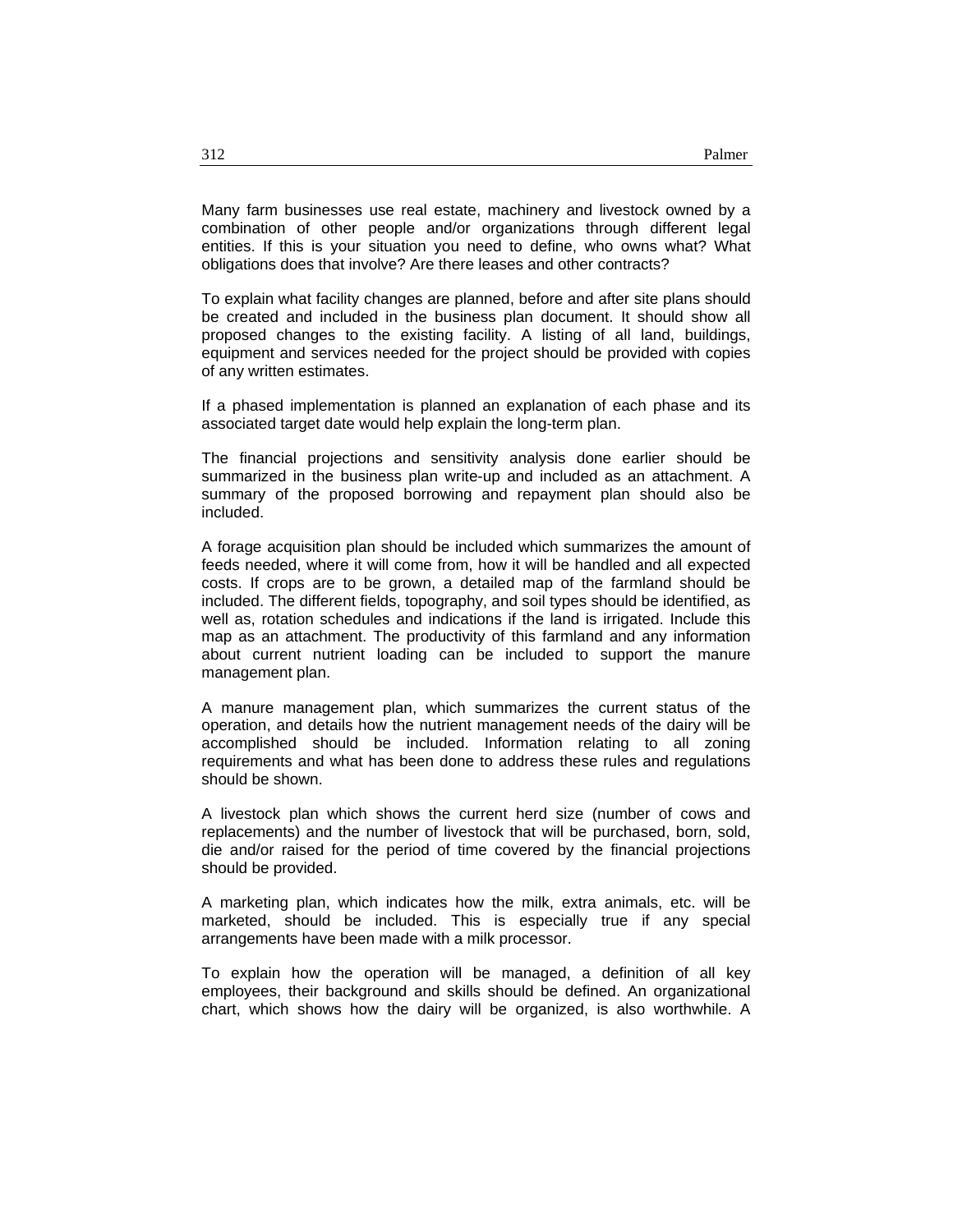summary of the procedures and protocols, to manage cows and people that have been or will be developed and followed, can help explain the philosophy of the management team.

Since monitoring of the plan is so important to it's success, time should be spent explaining what has been done to avoid expansion pitfalls and an explanation of your contingency plans would also be important items to include.

# **How to Monitor the Process to Insure We're On Track?**

A successful improvement to an existing dairy system requires both a wellthought-through action plan and a method to monitor its implementation to insure things are progressing as anticipated. To accomplish this, it is extremely important to select and use quality record keeping systems. Currently most progressive dairymen would chose computer based systems because they allow for easy summarization and analysis of the data retained by them.

Normally financial and production records are maintained by different computer programs, but the information from these sources need to be consolidated so the dairy's management team can monitor the production efficiency of the dairy. Many new systems are being developed to monitor animal production, status and behavior; equipment usage and it's status; and/or employee effectiveness. Computer systems combining the information from these milking, feeding and labor reporting systems have the potential to greatly increase the manager's ability to monitor the performance of both equipment and employee performance.

One successful technique employed by large dairies is to develop an internal management team to make decisions and to enhance the communication between employees. Often, they also develop a support team composed of internal management people and outside support people. This board of directors type group includes all the key people involved with the dairy (lender, nutritionist, veterinarian, consultants, etc.). This group often meets frequently during the building and start-up phases of the expansion and monthly afterward. Their objective is to monitor all phases of the operation, share observations and help guide the operation and development of the business.

# **What Do Producers, Who Have Modernized Their Operation, Say?**

Many existing producers have been reluctant to modernize their operations because of concerns about labor management, debt repayment and the overall management of a larger operation. Other producers have modernized because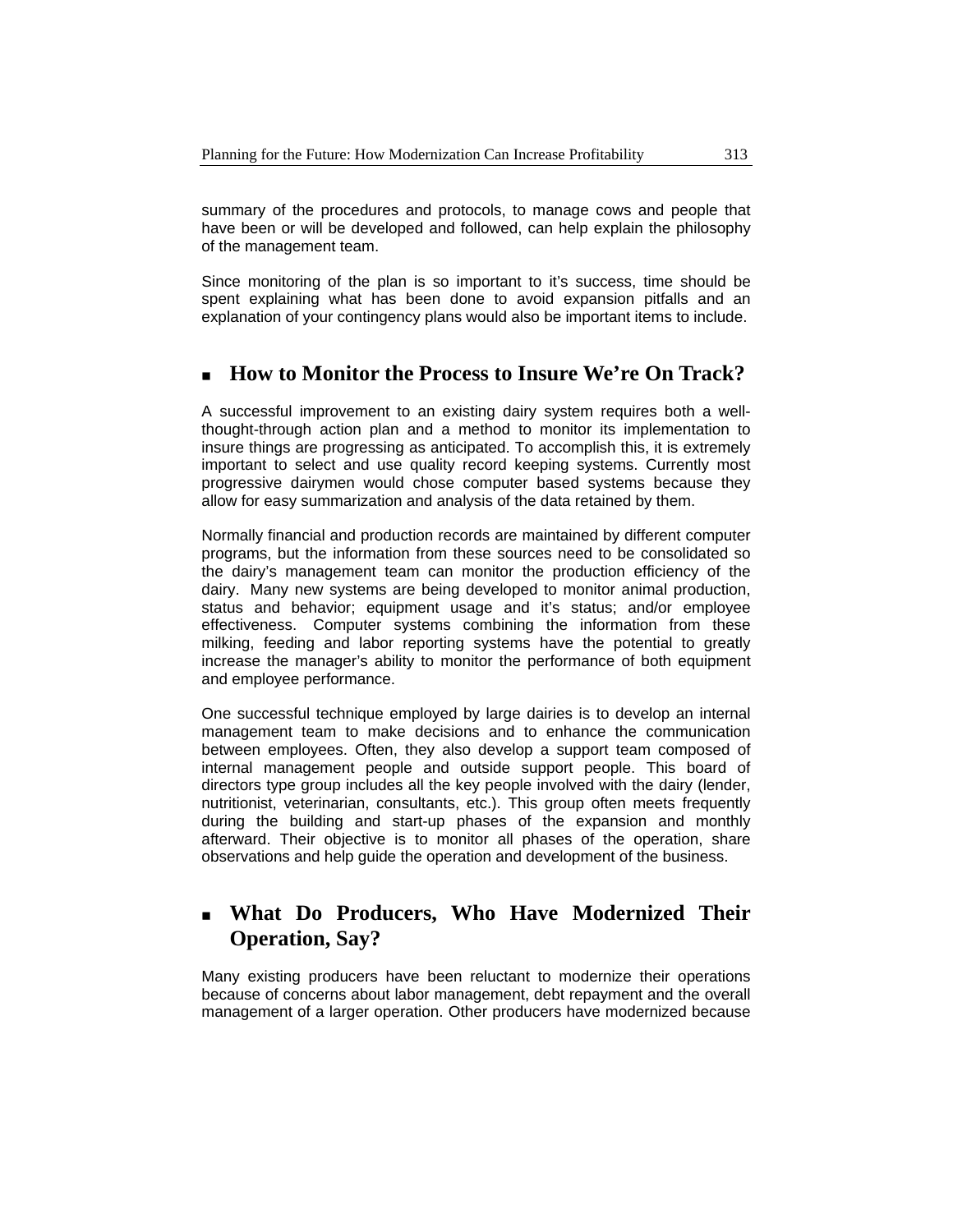they perceive the change will increase their overall quality of life through increased profits, better health and safety, and flexibility in their work routine.

The 1999 Wisconsin Dairy Modernization Project surveyed the Wisconsin dairy producers who had increased herd size by at least 40% between 1994 and 1998. The objective of the survey was to determine what changes the producers had made and how happy they were with their results. Since DHI information was available for these herds, milk production and production related factors could be correlated with different producer groups. Results of the survey showed the key reasons producers expanded were to increase profits, 89%; to improve labor efficiency, 73%; to improve physical working conditions for operators, 69%; to get time away from their farm, 61%; and to allow a family member to join the operation, 34%.

When asked, "Knowing what you know now, would you do it again?" only 6% said no; the remaining 94% said they would. Of those who were satisfied with their expansion choice, 51% would do it the same way, 29% would do it quicker and 23% would do it bigger.

DHI milk production and user satisfaction with quality of life favored those who had added some or all-new facilities over those who expanded without changing facility type. As final herd size increased, milk production levels and quality of life factors increased.

The average herd size of the 302 farms surveyed was 102 cows before expansion and 252 at the time of the survey. They had an average long-term goal of 453 cows per herd. The report summarized herds by final herd size and found that smaller herds, 60-105 cows after expansion, had doubled herd size from 47 to 86, whereas larger herds, >360 cows, tripled size from 197 to 597 cows per herd.

A complete summary of the results of this survey can be found on the University of Wisconsin-Dairy Science web page (http://www.wisc.edu/dysci/) under Management Publications. Call 608-265-8957 to have a copy sent. If you are considering modernizing your operation and have questions or concerns, you may gain some insight by reviewing the results of this survey which summarizes the feeling and advice of those who have expanded.

# **How Do You Begin The Planning Process?**

Planning starts with defining your goals and understanding your options. Visiting farms, reading popular press articles and talking with local service people all provide information that can be used. The key thing to do during this process is to keep an open mind and try to develop a list of strategies or possible options. Don't disregard ideas until this list has been developed and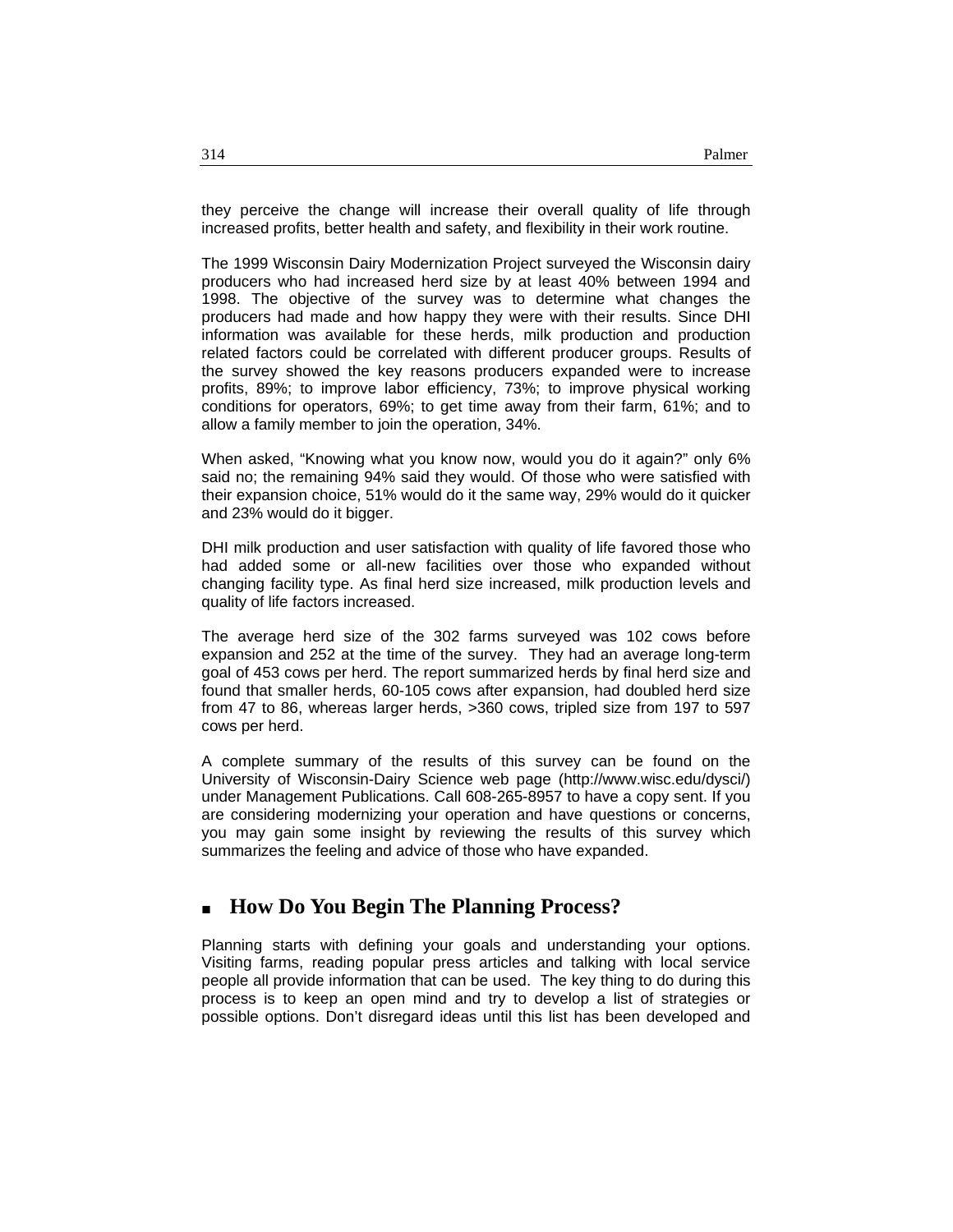then work with family members and professional consultants to help select the options and approaches that are best for your business.

The planning process should start with a meeting of everyone directly or indirectly involved with the ownership and management of the business. Encourage member to come to this meeting prepared and insure that everyone's goals are heard. List the group's common goals and try to get consensus. These goals should identify how the operation will insure sufficient returns for labor and investment, retirement needs and continuity of the business.

# **Conclusion**

The manager of a dairy business, like the manager of a large manufacturing company, must constantly monitor the status of their operation and make decisions which optimize its operating efficiency and profitability. Both must coordinate all the different types of information relating to their businesses to identify areas needing corrective actions. Both need to understand the production aspects of their business and the expected economic impact of any proposed change.

Dairy herd managers need to consider the financial impact of any strategic change to their operation. Prioritizing decisions based on the expected returns for implementing different changes should have the goal of optimizing the use of the business's resources. Selecting the right facility modifications or additions, development of animal management protocols to manage the animals and selection of record keeping systems to monitor the operation are critical to the long term viability of the operation.

When making a buying decision, the business manager must remember that spending money on new technology may or may not result in a lower cost of production. Dairies need to evaluate the costs and benefits of each new technology and adopt those that will provide a greater return than other competing opportunities, as well as, a positive cash flow over time.

# **References:**

- Bewley, J., R.W. Palmer, and D.B Jackson-Smith. (2001) An Overview of Wisconsin Dairy Farmers Who Modernized Their Operations. JDS 84:717-729.
- Bewley, J., R.W. Palmer, and D.B Jackson-Smith. (2001) Modeling Milk Production and Labor Efficiency in Modernized Wisconsin Dairy Herds. JDS 84:05-716.